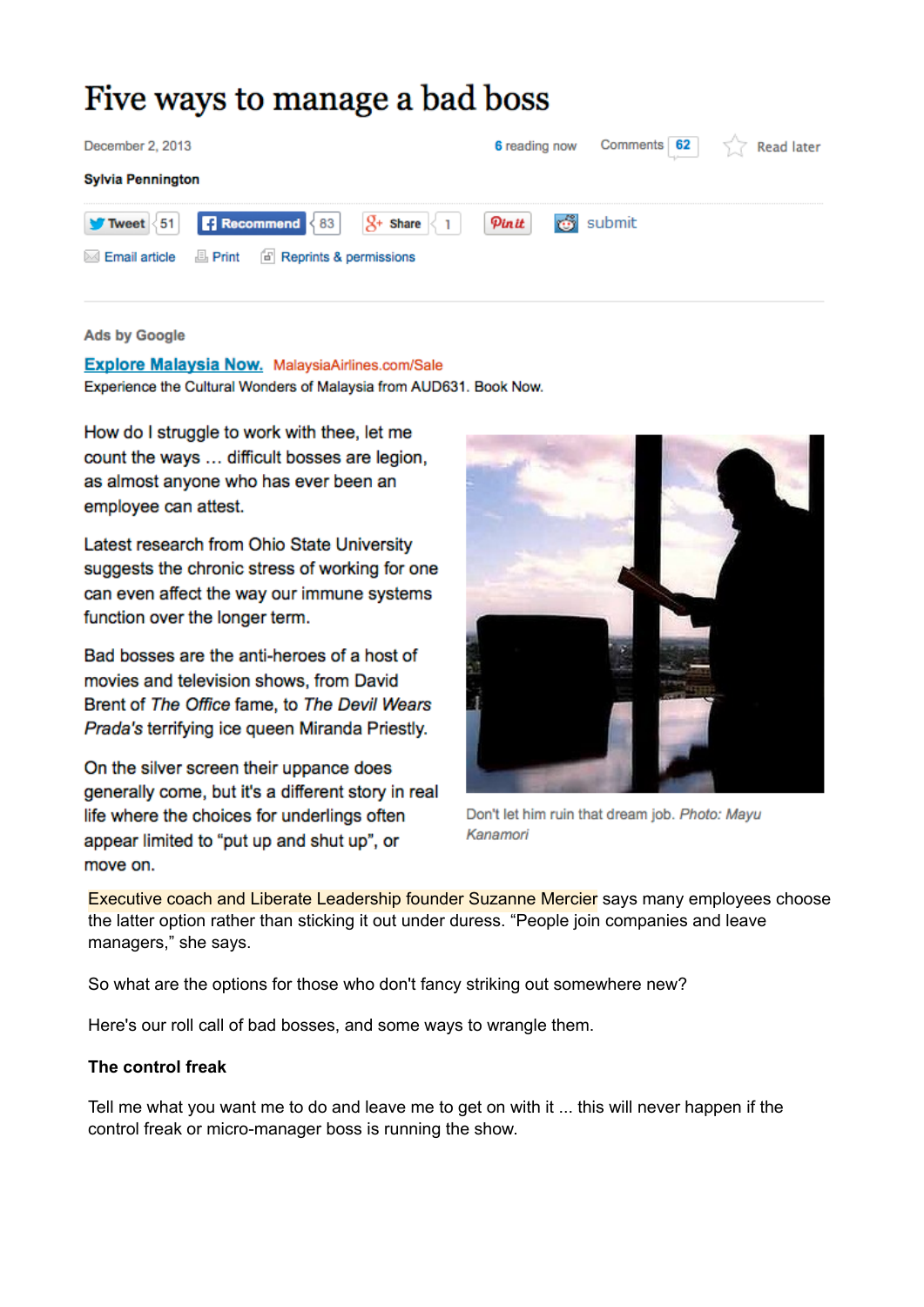If you have one of these hovering incessantly, there are a couple of options, organisational psychologist Virginia Mansell says. One is to grit your teeth while you update them on your progress (again!); the other is to understand why they do what they do.

Usually they're feeling under the pump and worried; either because of tough times in the market or fears about their own ability to perform.

Allay their concerns by offering them what they need, as often as they need it, before they have the chance to ask, Mansell advises.

"Give them all the data and information they want," she says.

"Check back after a while to see if it's frequent enough. Give them what they want until they feel comfortable."

And if there are tasks they're loathe to relinquish, despite their elevation up the ranks, try asking them directly to pass on the baton, business coach Lisa Phillips adds. As in: "I would really like to learn this, it's important to me."

### **The nitpicker**

Is everything you do analysed and found wanting or torn to pieces by the person you report to? Commiserations, you've scored yourself a nitpicking boss; someone who seems congenitally incapable of recognising or praising the efforts of their team.

Two choices, says Mercier. Let yourself get caught up in the negativity, or practise stepping away and learning to acknowledge your own strengths and weaknesses, irrespective of the opinions of others.

"Get your foundation sold," Mercier says. "Don't look to the boss for validation. It's not about being arrogant but of taking stock of our own skills and talents."

#### **The bully**

Being bullied at work is no fun and when your boss is the culprit, it can be unbearable. Many in this position chose to resign but if that's not an option, consider compiling a detailed list of goings-on before seeking HR assistance, Phillips says. Better to object to specific behaviours than appear to be having a whinge about someone you just don't get on with.

And if you're feeling brave, try speaking up yourself once in a while, she says.

"You need to set boundaries. Say if something is unacceptable to you – the boss is not a mind reader. Pull them up on their behaviour if you feel confident, rather than let it go."

#### **The disorganised**

It's Friday, 4pm and who's this bearing down, pile of papers in hand and determined expression on face? It's the disorganised boss, ready to ruin your weekend because something they didn't attend to earlier has morphed into a last-minute emergency.

Sometimes you'll have to suck it up – but don't do it too often, unless you want to spend every Sunday with your laptop, Phillips advises. It's reasonable to say you have plans which preclude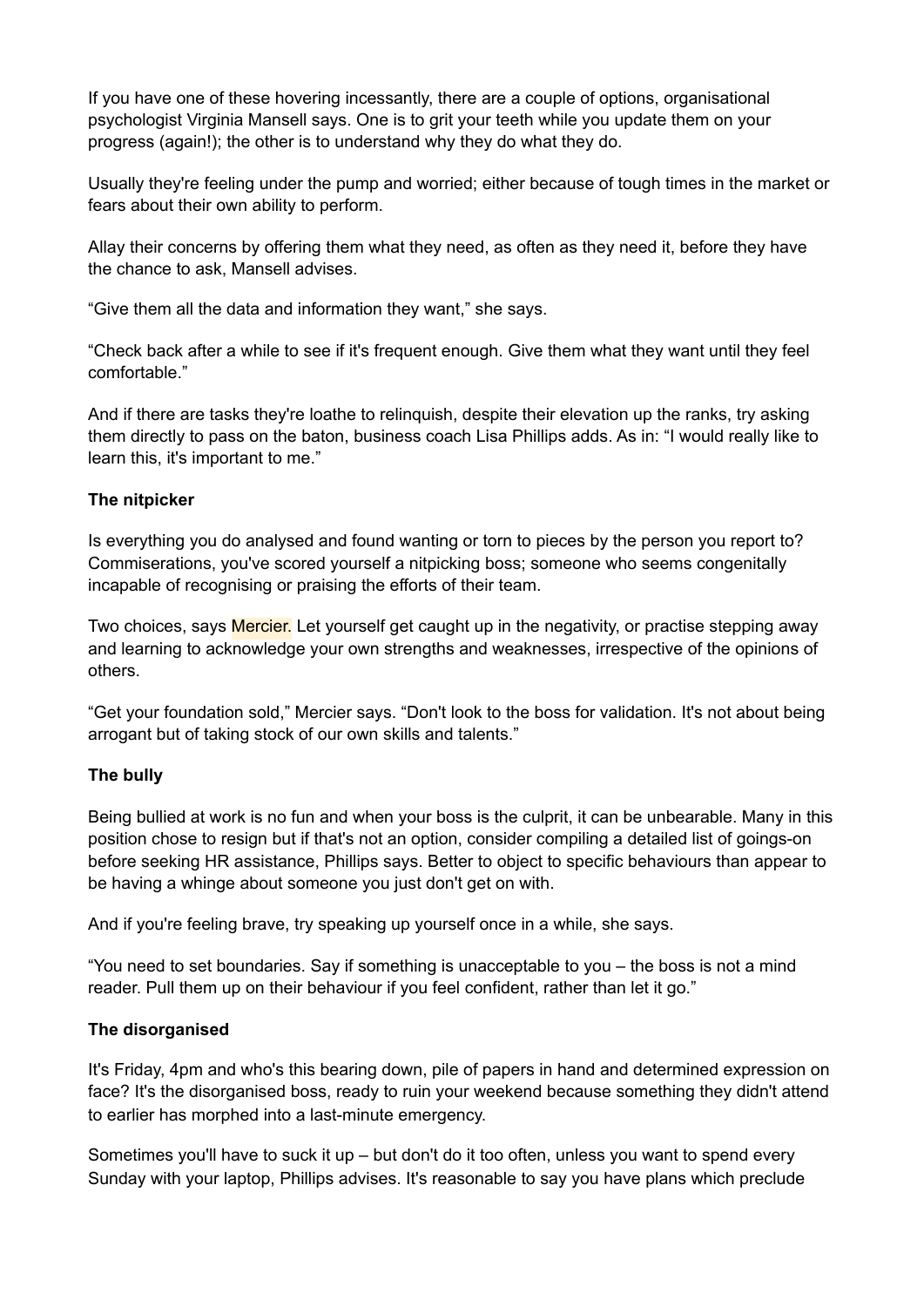you delivering a report by 9am Monday. Mr or Ms Muddle may even improve their planning skills a little if they realise it's not a given that someone else will step into the breach, she says.

### **The MIA**

The Missing in Action boss isn't malevolent – they're just never there. It's a problem when they're supposed to be your conduit to the rest of the firm.

"This person doesn't help get you the resources you need, or hook you into the rest of the organisation," Mercier says.

Her workaround? Make it your mission to build a strong network of your own, Cosy up to people in other departments, especially those who hold the purse strings or have some sway.

"Don't go behind [your boss's] back but do go around them," Mercier says. "Understand where the power comes from."

And, given that a strong network may be the key to securing your next role higher up the ladder, be grateful circumstances have forced you to become more proactive, she adds.

Read more: [http://www.theage.com.au/executive-style/management/five-ways-to-manage-a-bad](http://www.theage.com.au/executive-style/management/five-ways-to-manage-a-bad-boss-20131201-2yjz0.html#ixzz2mMJIvFsv)[boss-20131201-2yjz0.html#ixzz2mMJIvFsv](http://www.theage.com.au/executive-style/management/five-ways-to-manage-a-bad-boss-20131201-2yjz0.html#ixzz2mMJIvFsv)

Comments:

•

## **62 comments**

You missed one... The sociopath....

Commenter *Sabai Sabai* Location

Date and time December 02, 2013, 8:53AM

 $\circ$ 

You are so right. Studies have found that the two groups with the highest prevalence of sociopathic behaviour prisoners and CEOs. You also forgot the "Kiss up kick down boss". The delights of the corporate world.

Commenter *JB* Location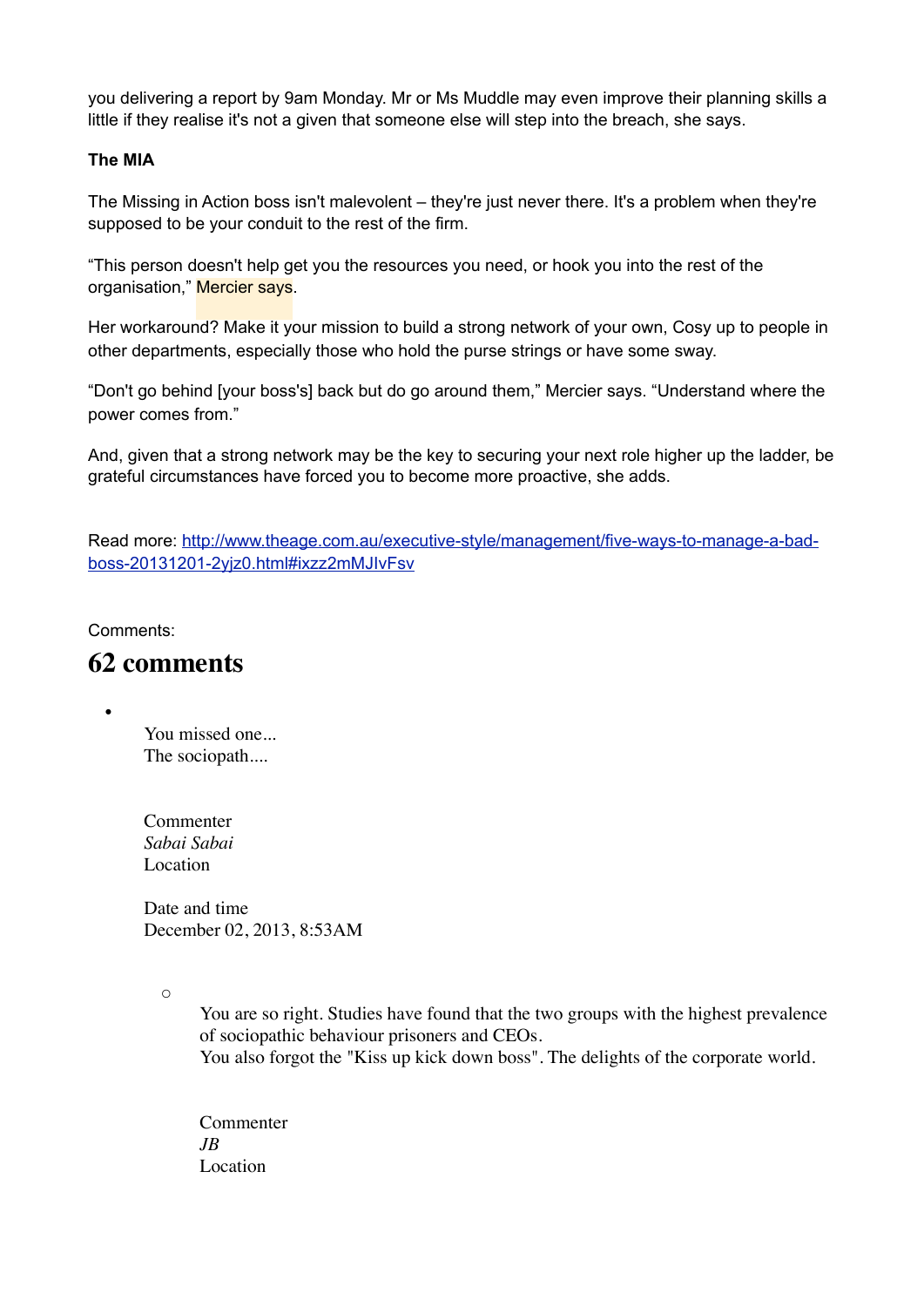Date and time December 02, 2013, 11:16AM

 $\circ$ 

And the most common: the incompetant.

Used to be that most managers had a vague idea how to the do the job of those they are managing. Now days "senior" appears to be a qualification. No skill or people skills just a nice suit and...seniority. The boomer grey ceiling is part of the problem, the redundancy of human labour as we mechanise and globalise is another. thje older I get the more I apreciate bottom-up processes...top down just spoils the ego idiots.

Commenter *Andy* Location Melb Date and time December 02, 2013, 12:32PM

 $\circ$ 

I was alerted to boss-sociopaths many years ago through an article by the eminent Australian psychiatrist John Ellard. I worked for one for over 20 years. The damage he did to me and many others was indescribable before being removed.

Commenter *RustedHalo* Location

Date and time December 02, 2013, 1:03PM

 $\circ$ 

Sylvia write: 'Latest research from Ohio State University suggests the chronic stress of working for one can even affect the way our immune systems function over the longer term.'

Actually the research has been more conclusive than that since 2009 - indeed an Australian girl, Elizabeth Blackburn, won the 2009 Nobel Prize in Medicine (here in San Francisco) for linking chronic stress (stress that carries over from one day to the next) and the inhibition of Telomerase release from your brain... meaning your Telomeres are not repaired (Telomeres protect the end of your DNA chromosomes). Such DNA damage leads to immune cell weakening (as you suggested), and just as importantly links to heart disease, cancer, and diabetes. Luckily this crucial information is taught now in MBA courses - essentially no one is supposed to 'manage' people; you \_lead\_ people and \_manage\_ resources/finances... you can't blame someone for being promoted when they aren't qualified to lead others - it is the organization's fault for not training them first. This is not a role you can 'learn on the job' - you're impacting the health of many people, including one's own.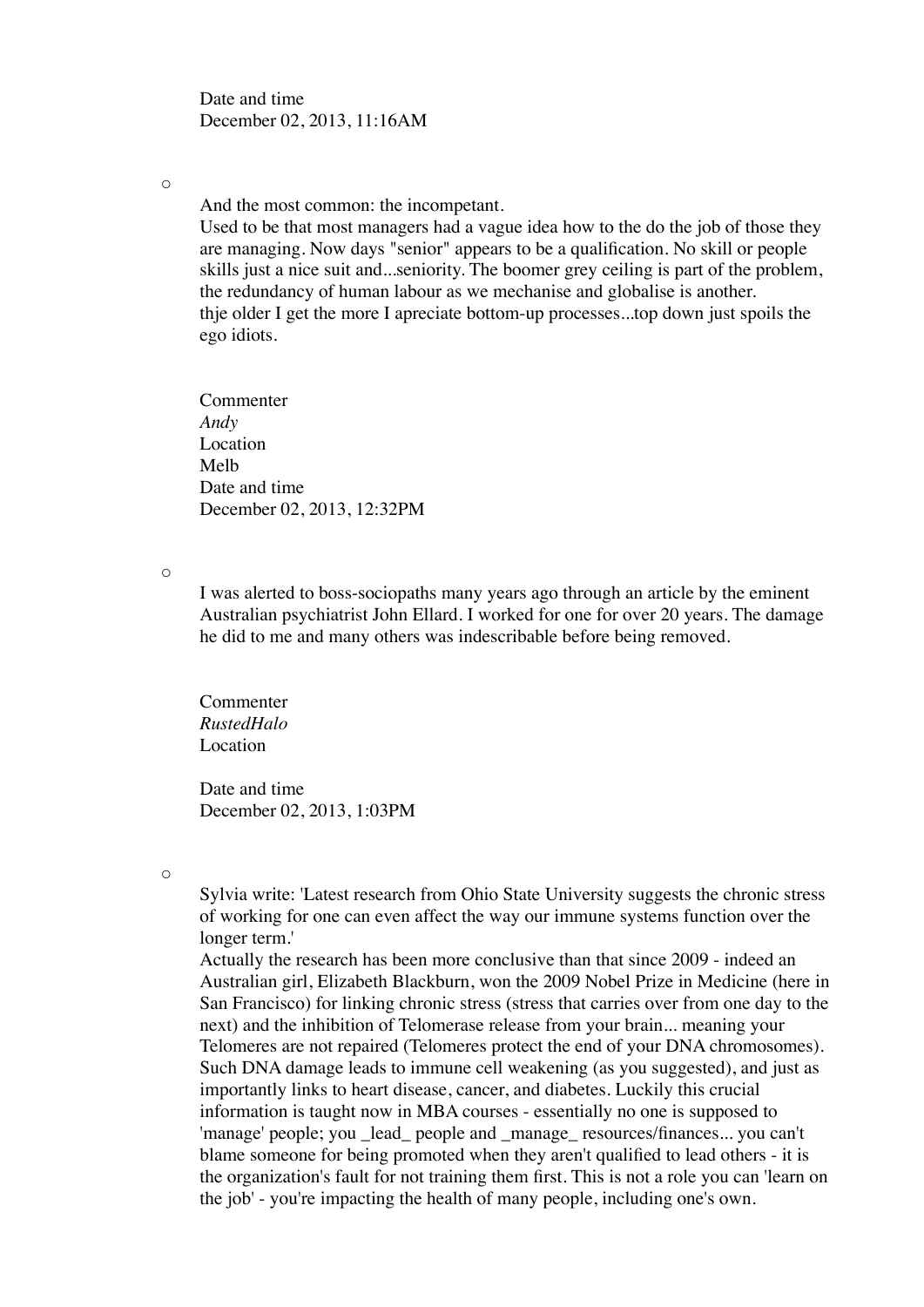Commenter *Bourkie* Location San Francisco Date and time December 02, 2013, 1:57PM

I once worked in a major retail organisation and one boss I had was certainly incompetent. In fact she failed on several levels. She was a poor planner, a nitpicker and had no concept of the logistics involved in running my area of the business. Her product knowledge was virtually non-existent. Furthermore, she played favourites. So what did I do? I left, got qualified in another field and dumped retailing altogether.

Commenter *Hiram Smeckles* Location

Date and time December 02, 2013, 9:17AM

post of the day.

•

Commenter *markymark* Location sydney Date and time December 02, 2013, 12:43PM

Nobody loves their job that much. Even JK Rowling was snapped rolling her eyes.

If you can't stand the heat, get out of the kitchen.

Life is too short to be surrounded by assholes.

Fact.

Google it.

Or if you want your daily life to be bearable, check out Cyanide and Happiness.

Commenter Ronaldo Location Warmest window sill in Sydney Date and time December 02, 2013, 9:41AM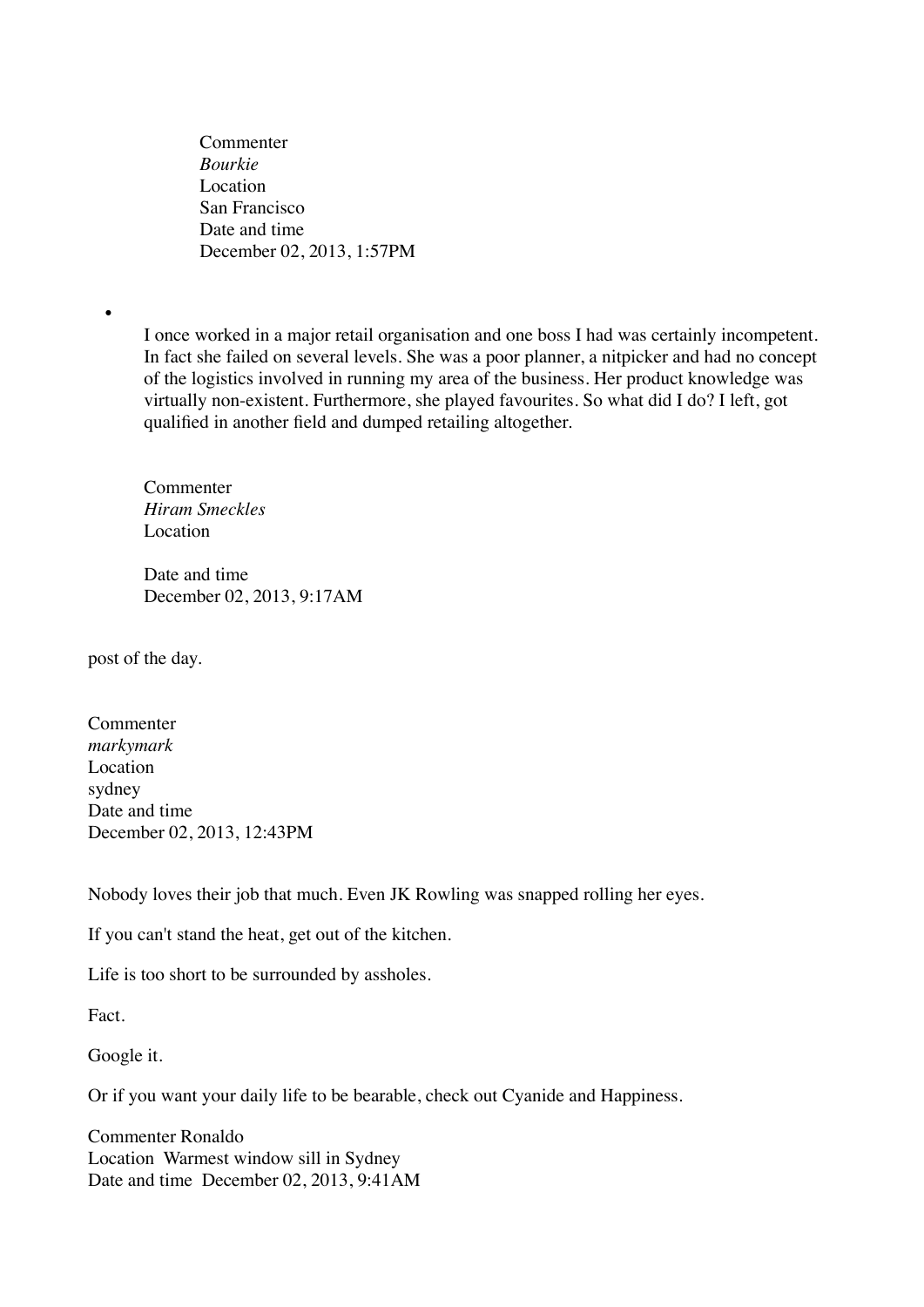The control freak: Ask them how often they want updates, keep to that specified schedule so they can see if they're asking too often. If they ask for something too often despite the schedule ask if they need to set up a meeting to rescope the parameters of the update schedule - meetings take time, decisions have to be made, this is time-taking, work-time wasting, and can point out that they are, once again, wasting your time. If they want updates too often in a formalised manner tell them - it will take x amount of time to do the update, I do that y times per  $z =$  however much work time gone, and also interrupting your flow at work. interruptions are bad for your output rate and quality, and as a manager it is their job to make sure they don't negatively impact those things. Essentially I find that The control freak types don't understand they're doing badly by their staff, and need to be shown in a clear, non-emotional way that is quantifiable. They can then logically alter their behaviour, and if they don't you can directly ask them to leave you be, as they have already been shown their impacts. Commenter Raida Location chewing salty razors Date and time December 02, 2013, 10:23AM

I had a female manager in Local Government that was all of the above, I quit a job I loved, she is still there and from what I hear from contacts Rate Payers would die if they new how incompetent she is with rate Payer monies. Commenter Rosie Location

Date and time December 02, 2013, 10:24AM

Blow a whistle! Commenter *L* Location Melbourne Date and time December 02, 2013, 1:01PM

No one ever want to talk about the bad employee - late, lazy, unreliable, disruptive, elitist , undermining, bullying and intimidating, self promoting and almost impossible to get rid off. Yike who would want to be a boss Commenter Good Grief Location J Bay Date and time December 02, 2013, 10:29AM

My thoughts exactly! Commenter *Penelope* Location Date and time December 02, 2013, 10:55AM

This excellent article is about managing the Bad Boss and they do exist. Perhaps The Age will publish another article about managing the Bad Employee and, yes, I do believe you, there are lots of them. In the meantime let's concentrate on the Big Kahuna who through total incompetence, serious personality flaws and an inability to accept constructive criticism drives good (and bad) employees out of employment. Let's face it, nobody enjoys being unemployed but sometimes you must jump ship to safeguard your sanity. Commenter *H* Location Date and time December 02, 2013, 11:45AM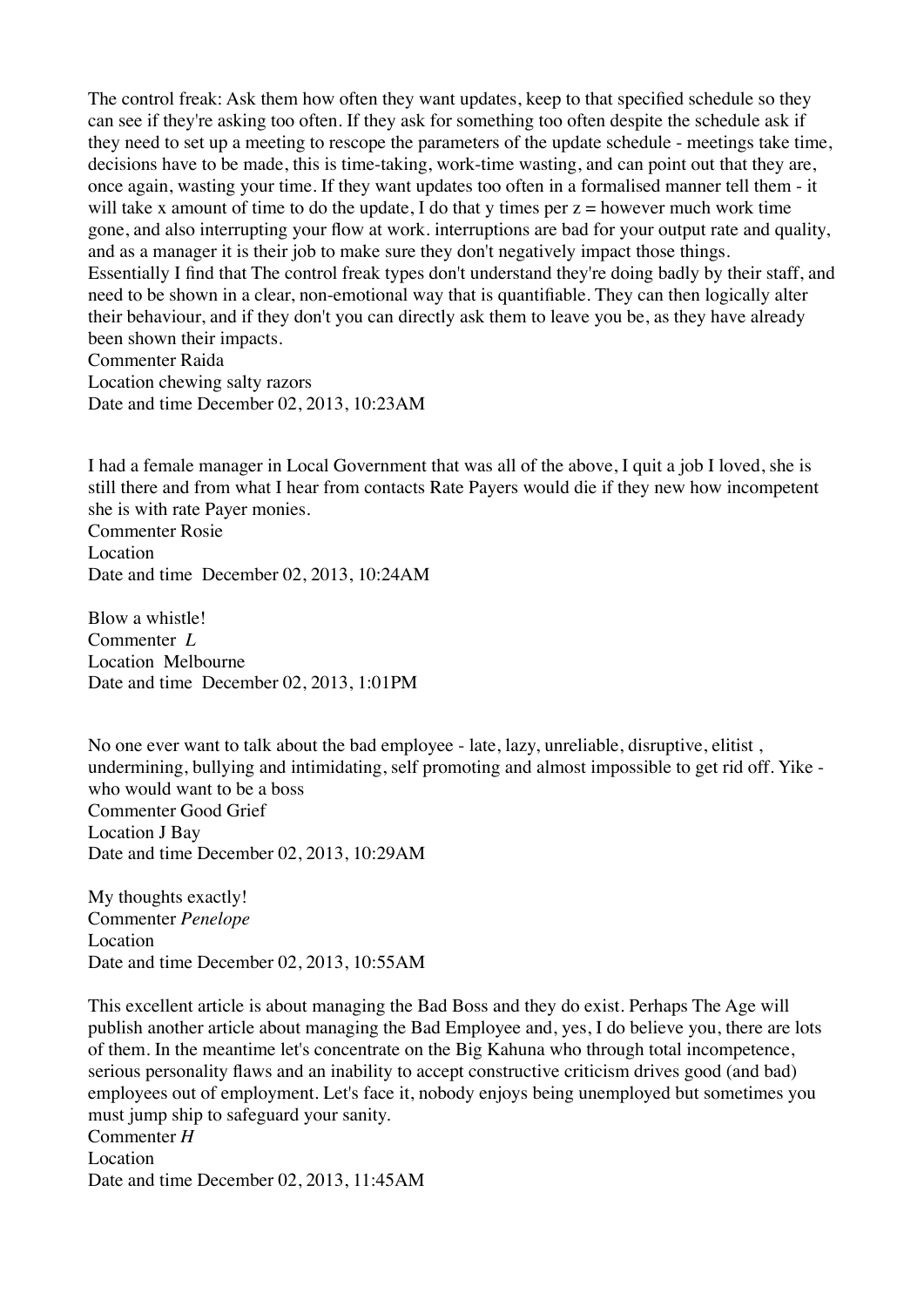If you have a bad employee you usually manage them out of the business....Its a bit harder for employees to manage out their boss, so its about strategies when working with a difficult boss.....see the point of the article? Commenter *shemp* Location melb Date and time December 02, 2013, 12:35PM

Three In One - I have had the Boss and it wasn't easy to even stand up to him or pull him aside I change rolls and still have to deal with him and he still finds a way to give me a hard time. Suggestions are easy written down and when someone has given them to you but to put them into practice is really hard, esp when you are terrified. HR is useless, easier to get on with it. Commenter Bullied, Nitpicked & controlled Location Date and time December 02, 2013, 10:50AM

This is why people should join unions.My husband has been in a situation where he was not bullied but his colleagues were and HR was useless. He talked to them about joining a union and approached the union with them when they joined, providing evidence. The result - the bully has left the building. Commenter *MLK* Location Blue Mountains Date and time December 02, 2013, 1:29PM

There could be another: "Queen / King of the Mountain", one who has been provided the power to ensure that there must be no one to outshine their lack of intelligence. These managers proceed to whittle down anyone they perceive as threats; they are paranoid and likely have spies/moles. They live by the sword but display sociopathic tendencies, pretending to be nice and will wait for the right moment to strike down those who "make them look bad".

Remember, HR is \*only\* there to support management decisions, not as a sounding board for employee grief! HR is there primarily to assist with potential legal issues for the company. In fact any grief made by an employee can be used by HR against the employee. When leaving a job, never give your reasons at exit interview time; again that can be worked against you even after you leave the company, the information is only used to support the managers.

@Good Grief - you must remember that bad employees are there only because they are supported by their horrible manager. It ALL points to the manager!

Unfortunately there are far too many toxic working cultures. Many companies purposely and knowingly hire dodgy/pathetic managers to "get the dirty work done", to improve the bottom line etc. This can work, yes; however if you have a happier workforce with trusted management, it actually yields stronger profits! The rewarded (not just financially) employees actually WANT to work there, put in the extra mile and add value. This has been proven time and again.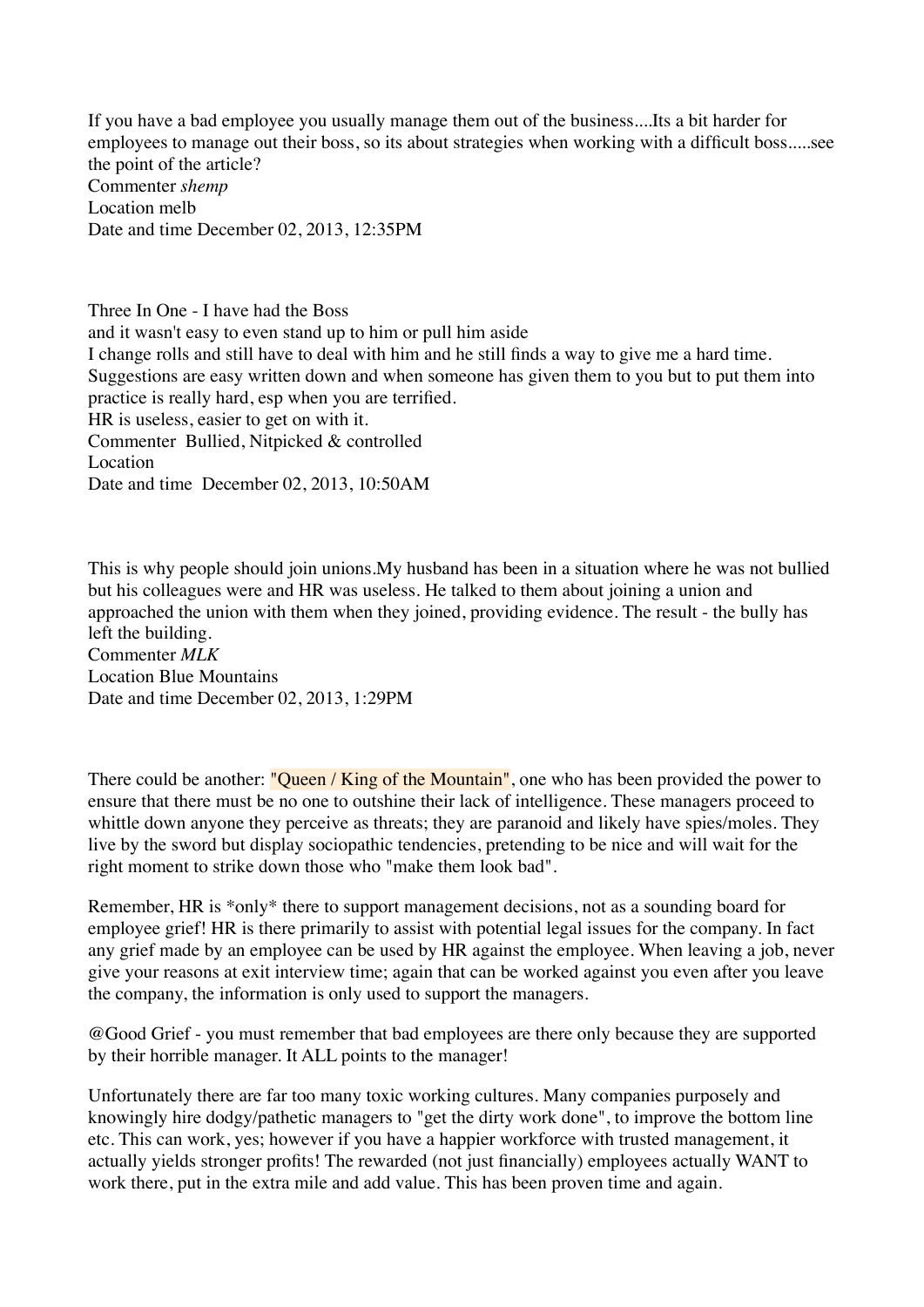Positive workplaces with positive leadership MUST come from the VERY top. Are you reading this you CEOs out there? Get it! Commenter AllBadManagersMustLeave Location Date and time December 02, 2013, 11:32AM

On the twelfth day of August, HR sent to me Twelve nasty emails, Eleven voicemails ignored, Ten nosey parkers, Nine decisions deferred, Eight cheques a-bouncing, Seven nits a-picking, Six Directors shouting, Five broken phones, Four missed calls, Three pink slips, No parking spot, And a psychopath in a boardroom! Commenter Caffetierra Moka Location Sector 7-G Date and time December 02, 2013, 11:39AM

I'm really not sure that the most sound advice for an employee of a micromanager is to give in to them, which is essentially what you're suggesting. This won't curtail their behaviour, nor will it allow you to get on with the job. A control freak won't relinquish control - if they think their methods have got the employee on the hop, they'll double their efforts, since the employer's behaviour has seemingly been rewarded and achieved it's desired affect.

Anyone got a success story from working with one of these bosses we can genuinely learn from? Commenter Unsure Location CBD Date and time December 02, 2013, 12:01PM

I've always wondered what would happen if you responded to a micro-manager in kind. Asking them for "advice" and "permission" to do even the most mundane and basic of tasks just so they can see how useless and pointless their incessant need to be kept up to date on what you are doing at any moment is. Commenter *Kev* Location Date and time December 02, 2013, 1:28PM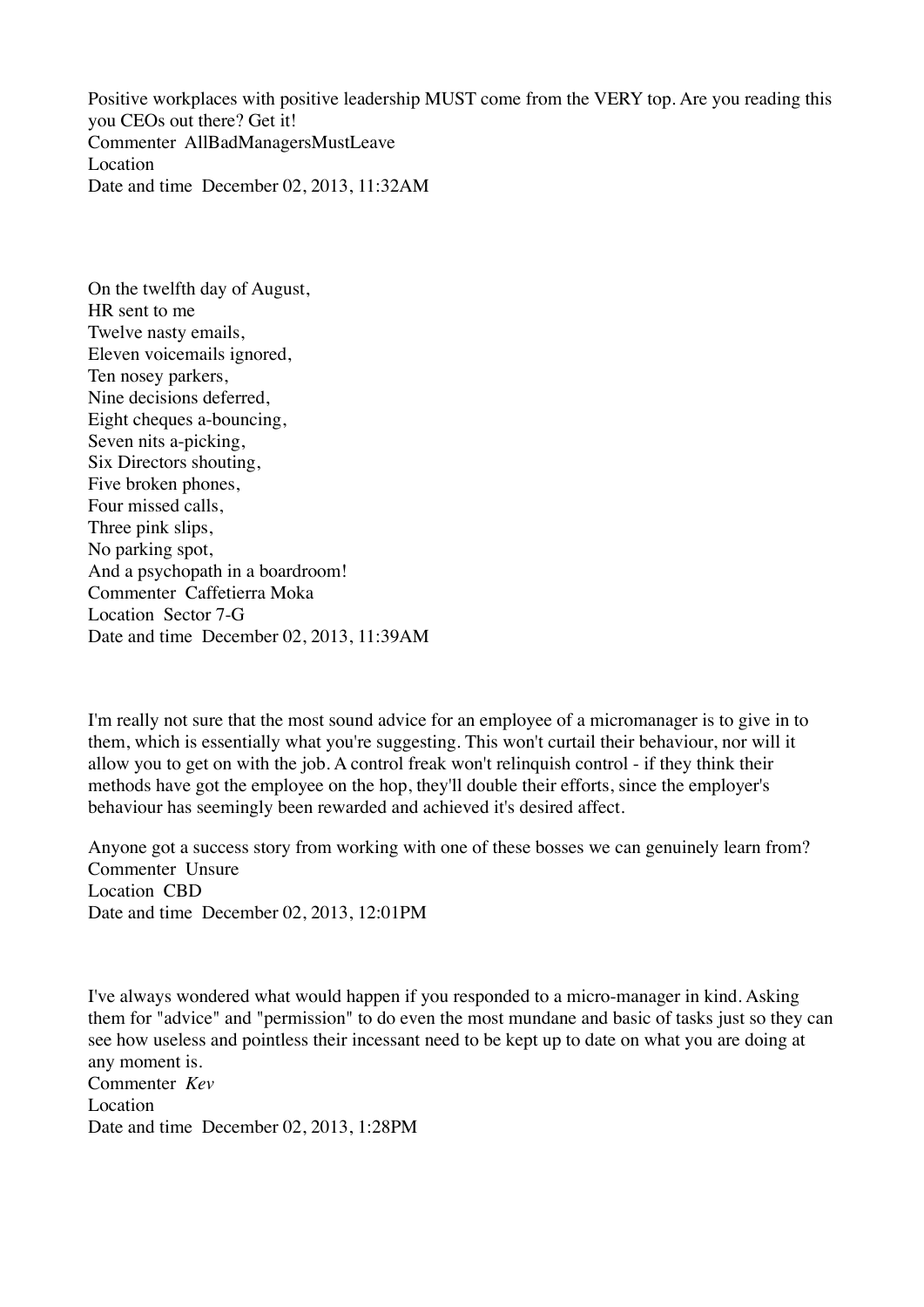@Unsure... Yep.. What i did was take up the offer by HR to go see an outside psychologist (EPA program offered to all). Having spent 1 hour looking out the window in the psych's office, she asked why i was there? ME: "Oh, i'm here so that i now have a record of visiting you to gain evidence of my stress and bullying from a p\*\*\*k i work with"

When my manager next tried pulling his bastard bulls<sup>\*\*</sup>t on me, i mentioned that i had been and there was a record of it... his response: "oh my, i've never been mean or horrible, how did you come to that conclusion, i though we are friends?"...

That stopped him in his tracks! Commenter *Steve* Location Melbz Date and time December 02, 2013, 2:52PM

Well I'm the nitpicker and I make absolutely no appologies for it, because it's my arse and wallet on the line when my staff get it wrong. Commenter *poppinj* Location Ballarat Date and time December 02, 2013, 12:06PM

ahhhh, but if the you trained your staff and had open, ongoing feedback sessions one on one, then, maybe just maybe, you could focus on actually running and building your business! I had a mentor who once said to me...." the objective of a good boss is to make themselves redundant". But don't take my word for it, I just ran a business for 10 years and sold it as an ongoing concern and then moved back into the corporate world as a senior manager...... Commenter *shemp* Location melb Date and time December 02, 2013, 12:39PM

Hi poppinj - I think needing to know the details is not a bad thing in and of itself. It is all in \*how\* you ask for the information and the manner in which you support your staff in retrieving the information. If you demonstrate reasonable trust in your employees, they will \*want\* to get it right not just for you, but for your customers, your organisation and for themselves. Commenter *AllBadManagersMustLeave* Location Date and time December 02, 2013, 12:57PM

An excellent case in point for both sides- you can still be a nitpicker without being an arsehole (and no, am not calling you that at all) about it. It is the manner of nitpicking and how different personalities are able to deal with it. Eg most people respond better and more productively to 'what do you think if..', rather than 'why did you......' In my opinion, the ability to be able to provide insight and advisory whilst also providing a positive morale versus the negativity of nitpicking basically comes down to people skills. Just my two cents..............

Commenter *mikatamatt* Location earth Date and time December 02, 2013, 1:08PM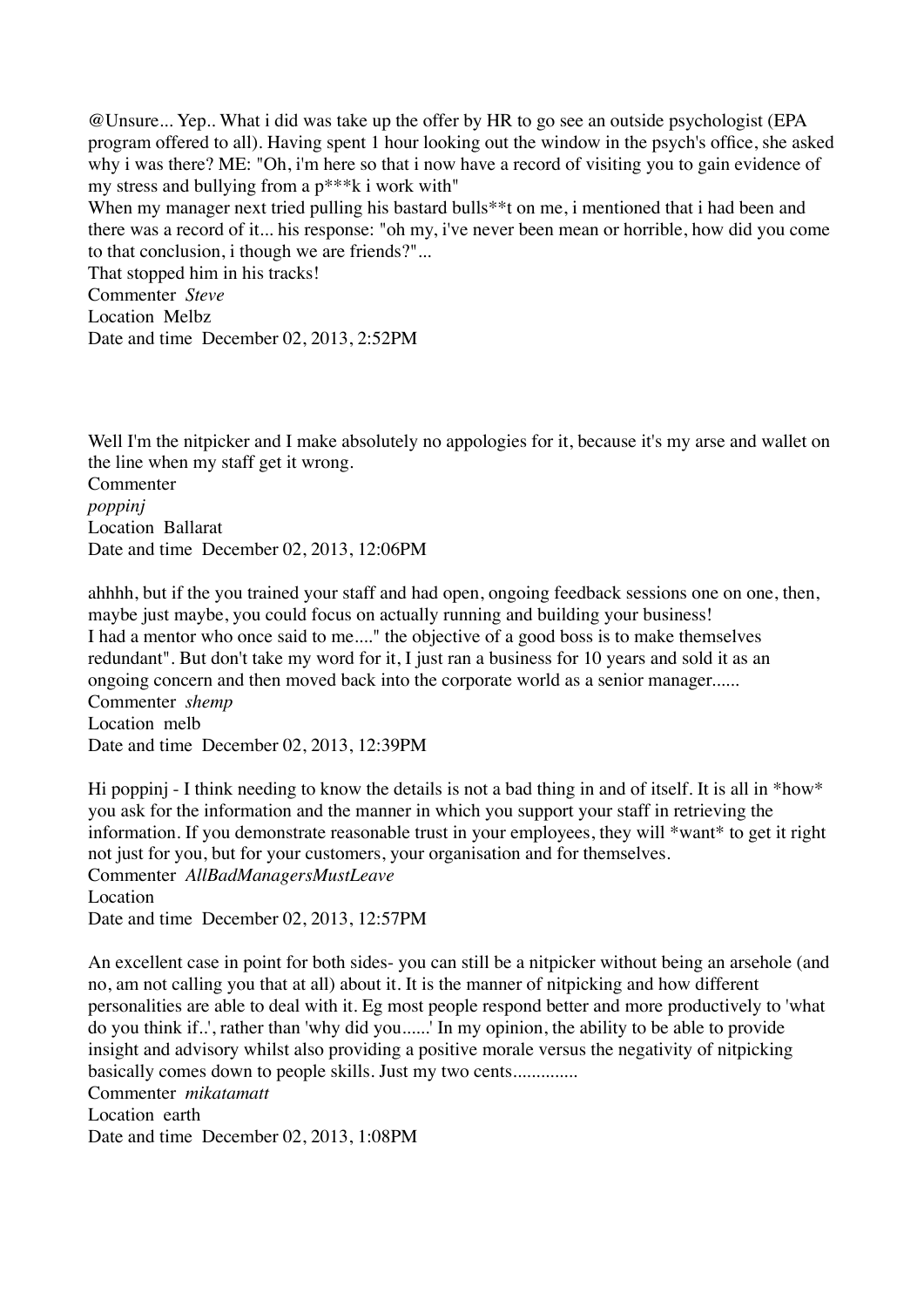The nitpicker - plant some nits to be picked, distracting attention from the things you don't want picked.

The MIA - that should be every go-getter's dream. Just fill the vacuum, and don't completely expose the MIA as being surplus to requirements, just be discreet enough to let certain people see what you're able to do without help from above.

The micromanager - I agree with @Unsure - stand up to them, call them out on it. Better than meek surrender. Commenter rudy Location Date and time December 02, 2013, 12:22PM

I once had a micro-managing P.I.T.A. boss. Totally unreasonable in their expectations. Pig of a man. I didn;y bother trying to deal with it, I just left.

A few years later I was in a job interview. The interviewer, on looking through my resume, asked me about my experiences working with said mico-manager as they were friends! Not wanting to burn bridges, I said glowing things about him. I did, however, decline the offer of a second interview. Any friend of this person was not someone I wanted to work for. Not worth the risk. I have a great boss now. Couldn't be happier. :) Commenter Mark Location Hursty

Date and time December 02, 2013, 12:30PM

The boss before my current one was the nitpicker, micro-manager and control freak. He would get me to fill in timesheets that were in 15 minute blocks because he wanted to make sure I wasn't "cruising" which was nothing but a waste of time and an exercise to satiate his massive ego, two weeks after he started he insulted me by saying he needed to make sure I was the "right person for the job" and when I asked if I was going to be replaced he laughed and said "you've never been micromanaged before have you?", he once came into my office and asked if I was "being efficient today" which is neither here nor there, he also had the nerve to get me to do a task rather than getting a contractor to do it because I was "cheaper" and while I don't disagree with the premise of it, it didn't do much for morale to be told your work was considered cheap and the last one was when he argued with me over my decision to prioritize one job over another. Apart from the fact that I have a considerable amount of autonomy in the job, both jobs were urgent and his decision to take me to task over it came across as him wanting to show me "who was boss" and I was in a no win situation because even if I flipped around priorities, he would still find something whinge about if one took longer to complete than expected. Lasted 3 months with this idiot before finding a new job at a higher rate of pay and with a far more competent manager. Commenter Kev

Location

Date and time December 02, 2013, 12:30PM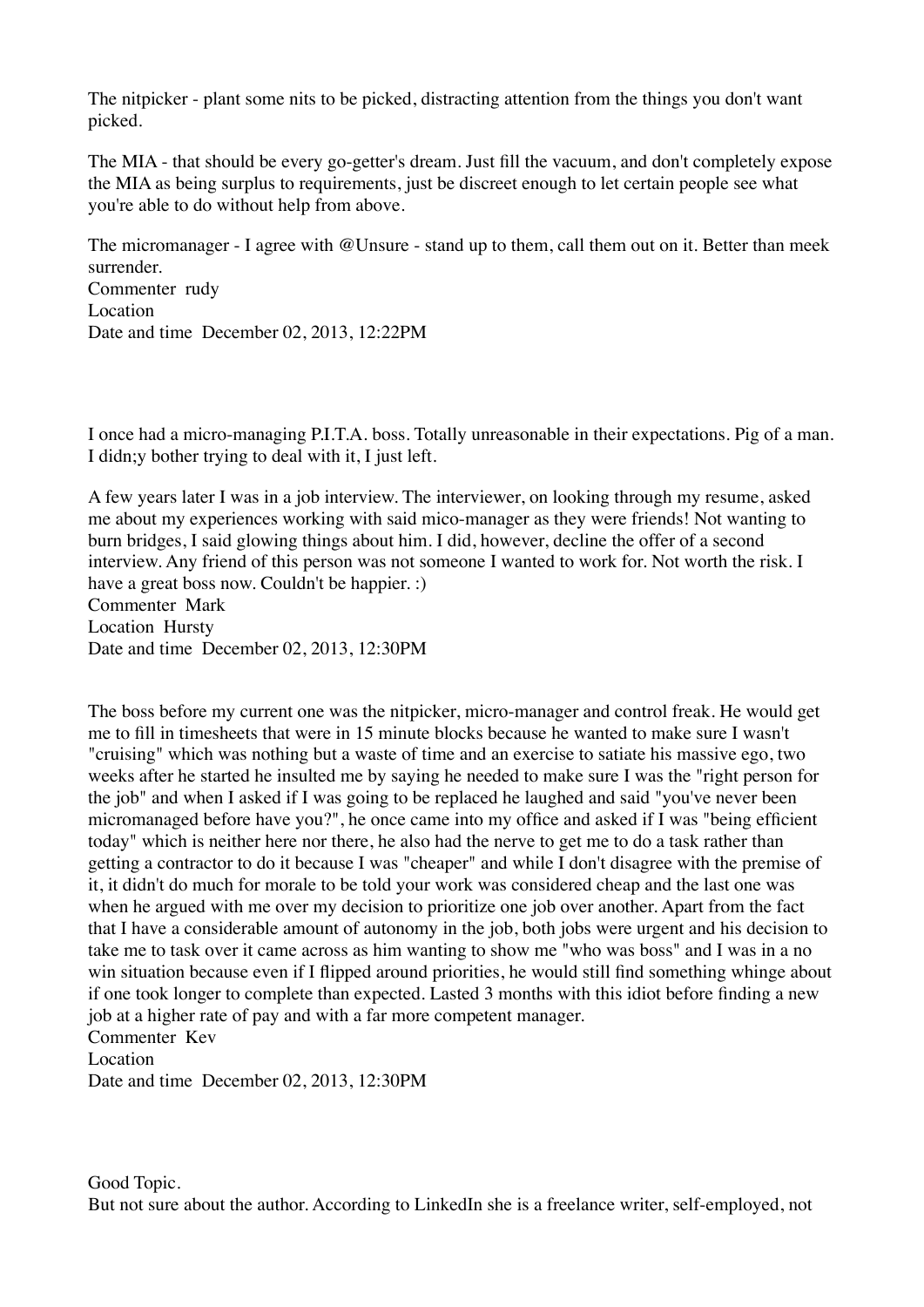sure about if she know about corporate world working condition. In " The Bully" she wrote "seeking HR assistance", she forgot that HR is part of the management team. The best idea is if you are bullied seek help from Fair Work Australia. Currently you can claim work care on bullying, but in the new year ( if TA don't chnage the rule), Fair Work Australia will be able to help. Commenter Cynics Location Date and time December 02, 2013, 12:45PM

I have always "Trained my Boss" from day 1 in every job I have ever had.

And I have worked for some right bastards but I never had a problem with them as they knew from day 1 I give as good as I get and stand for no bullshit on the other hand I am very very good at what I do and maintain a professional approach at all times so tend to get away with a lot someone less skilled might not.

Has always worked for me but you got to get the word in day 1 none of this shrinking violet compliant little mouse crap.

Also found teaching your boss Tony Buzans's "Mind Mapping" and "Six hats Parallel thinking techniques" a great step in the right direction, has never failed for me.

But old rules apply,"if you can't stand the heat get out of the kitchen", because this is WORK not kindergarten and only the toughest, leanest, fastest and smartest survive. CommenterToys will get Played Location Date and time December 02, 2013, 12:46PM

Toys will get Played - well, whatever has occurred in your work-life, your ego remains undamaged. You will make a terrific boss for some poor beggar. Your thought control techniques are truly amazing.

Ryan - yes, HR - the name says it all Human Resources. Resources' being something the company considers it owns - like Physical Resources. Only Human.

HR is full of ignorant blowhards. Incapable of any sort of conversation, uninformed and usually fat boozy slobs. When I am confronted with a true idiot for the first time, when they are either glammed up mutton or fat old boozers in expensive suits, my first guess is they are HR (don't they love the title HR Director). Having either learned all the deceits 'on the job' or having obtained a 'degree' from some mediocre college somewhere out in the sticks. The last bastion of the scoundrel, professing 'care' while making sure you get screwed. Always happy to distort language, to scheme and exercise complete carelessness, while painting themselves as concerned. I have never had a run in with one of these types, but I have observed plenty. All dills. No foundation to anything they do. Commenter *Max Million*

Location Melbourne

Date and time December 02, 2013, 1:56PM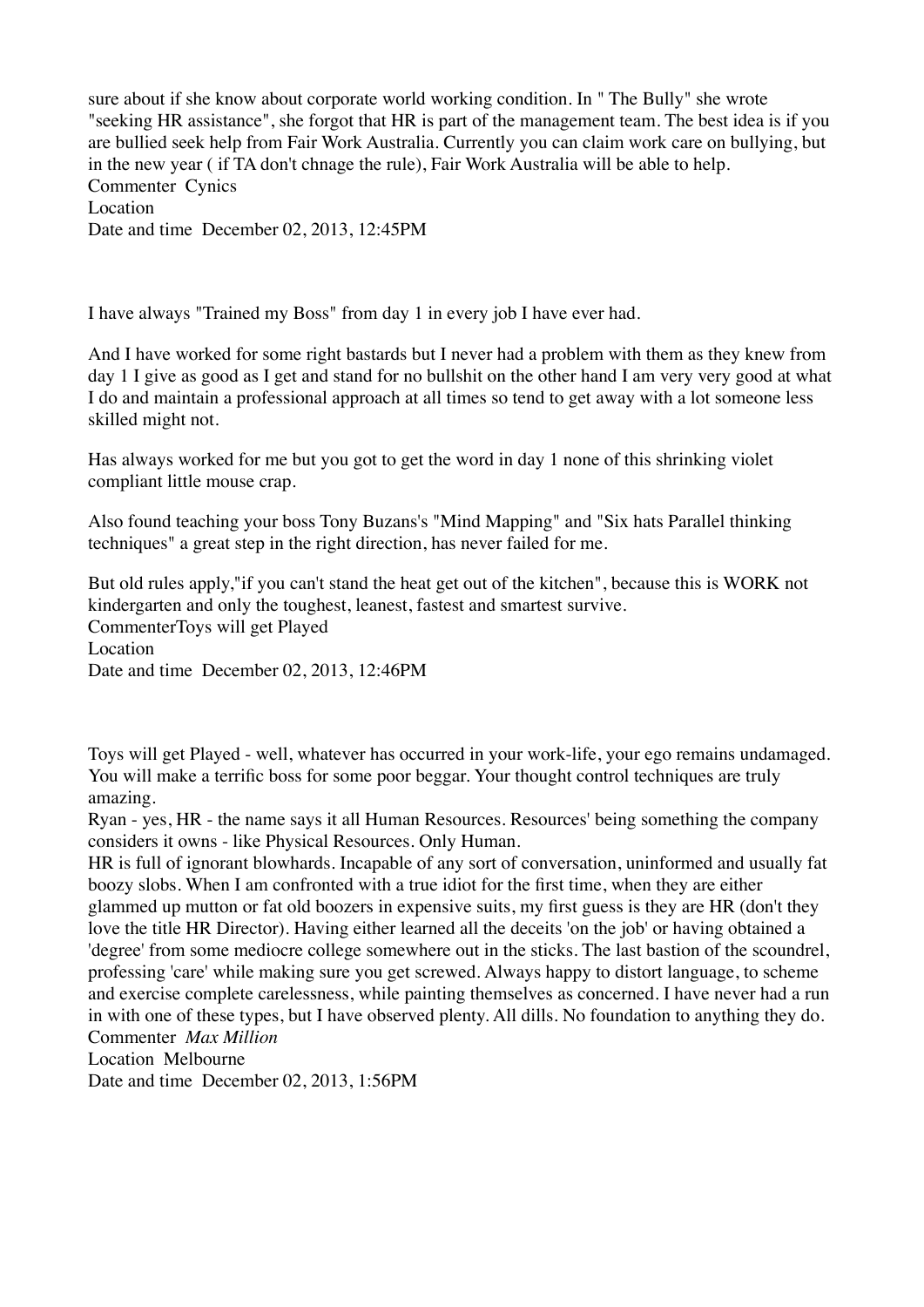Sorry Sylvia... Most of this seems to be motherhood and apple pie. And given that you have referenced Suzanne Mercier 5 or 6 times, it is obvious that this piece is merely a review of her work.

"Get your foundation sold," Mercier says. "Don't look to the boss for validation." What on earth does that mean? I am not looking to a nitpicker for validation, I am looking for them to sod off and leave me alone.

"Pull them up on their behaviour if you feel confident, rather than let it go."

If you feel confident? Of course you don't feel confident. They are your boss, a bully, and have enormous power over you.

"Don't go behind [your boss's back but do go around them"

And the difference is...? Commenter Office Rabbit Location Date and time December 02, 2013, 12:47PM

It's a game that bosses play, play the game and drive them mad. Commenter Culprit Location Melbourne Date and time December 02, 2013, 12:58PM

and there's also the 'yes' man. this kind of boss will say yes to anything his/her superiors ask, and you're left holding the baby while they swan around being such a 'team player'

at no time do they have any regard or knowledge of how strained their team already is, but that can do anything attitude is what irks me the most!

for me, i guess it all boils down to leadership... for those wanting a decent read on the topic, try Joseph Nye

Commenter steve Location melbz Date and time December 02, 2013, 1:05PM

Most bosses mircomanage as a way to make themselves feel important and useful. It never ceases to amaze me how important some of these bosses think they are and how seriously they take themselves. Commenter Craig Location Sydney Date and time December 02, 2013, 1:05PM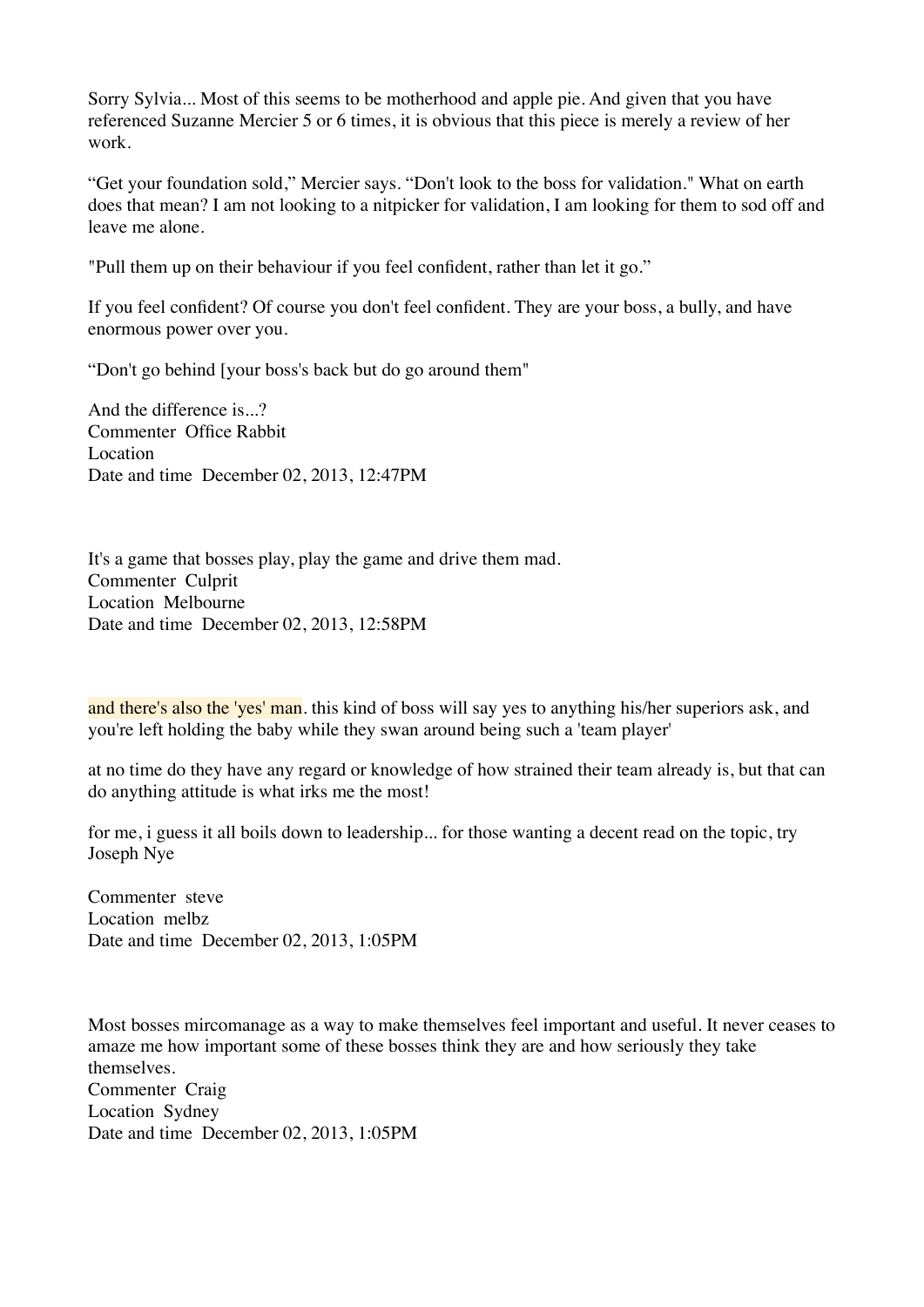I worked with a bully - team leader in my group - it took her 3 weeks to launch on me standing above me, poking her finger in my direction and shouting that us Aussies are all the same (she's a Kiwi and I'm guessing something Rugby related had happened) Given that I had a huge crowd of gobsmacked witneeses I calmly stood up and said "sit down and shut up, you're no match for me". I put up with her for 18months before moving on and up and she was fired a few weeks later after posting her drunken escapades on FB and then calling in with family emergencies shortly thereafter. My current boss has an ego that is beyond description. Normally that wouldn't bother me. Dropping names here and there makes no difference to my work life but spending more time networking to "get my name out there" without considering your employees (we were to be made redundant...not him...us) really rubs me the wrong way. Bending down and making out like I was picking something up "Oh here you go, you dropped this" "What is it" "a name".... and he has now moved on.

Commenter Melissa Location Date and time December 02, 2013, 1:07PM

I have extensive experience in software development as a permie in Australia and as both a contractor and a permie in UK \ Europe . I have had a few brilliant bosses , many ok. bosses and a very few bad bosses .

In my experience the bad bosses do huge amounts of damage to their companies. I've seen a boss tank a large company in Australia - 95% loss , then 98% loss , then massive debt followed by restructuring to avoid actual bankruptcy and still more massive debt. In the UK - a company that in 15 years has never made a profit - just lived of shareholders funds . In Germany - a boss that tanked a perfectly workable project .

On the opposite side - I've seen brilliant bosses who have produced very profitable working companies .

A good boss basically is a person of good character - civilised , ethical and moral , full integrity , down to earth and a lot of commonsense . They act responsibly , have faith in the staff , support their staff . Very importantly they have the mechanisms in place . For software development this is Formal Methods . Further they have a good supportive working atmosphere - this includes interaction to such a level that oversight and mentoring occur naturally .

Basically - what goes around comes around . If you do the right thing good things will happen to you , and vice versa .

The one thing that my clients are looking for is whether they can trust me to do a good job . This is looking at 'good job' in the broadest of all the definitions . This reliability and integrity is key . Commenter Kim Location UK , Europe , Perth Date and time December 02, 2013, 1:11PM

Cheers, Kim, this is a great comment.

Some things I would raise:

"Basically - what goes around comes around . If you do the right thing good things will happen to you , and vice versa"

I, too, thought that for decades, until a clique of very bad managers proved the opposite is true. It is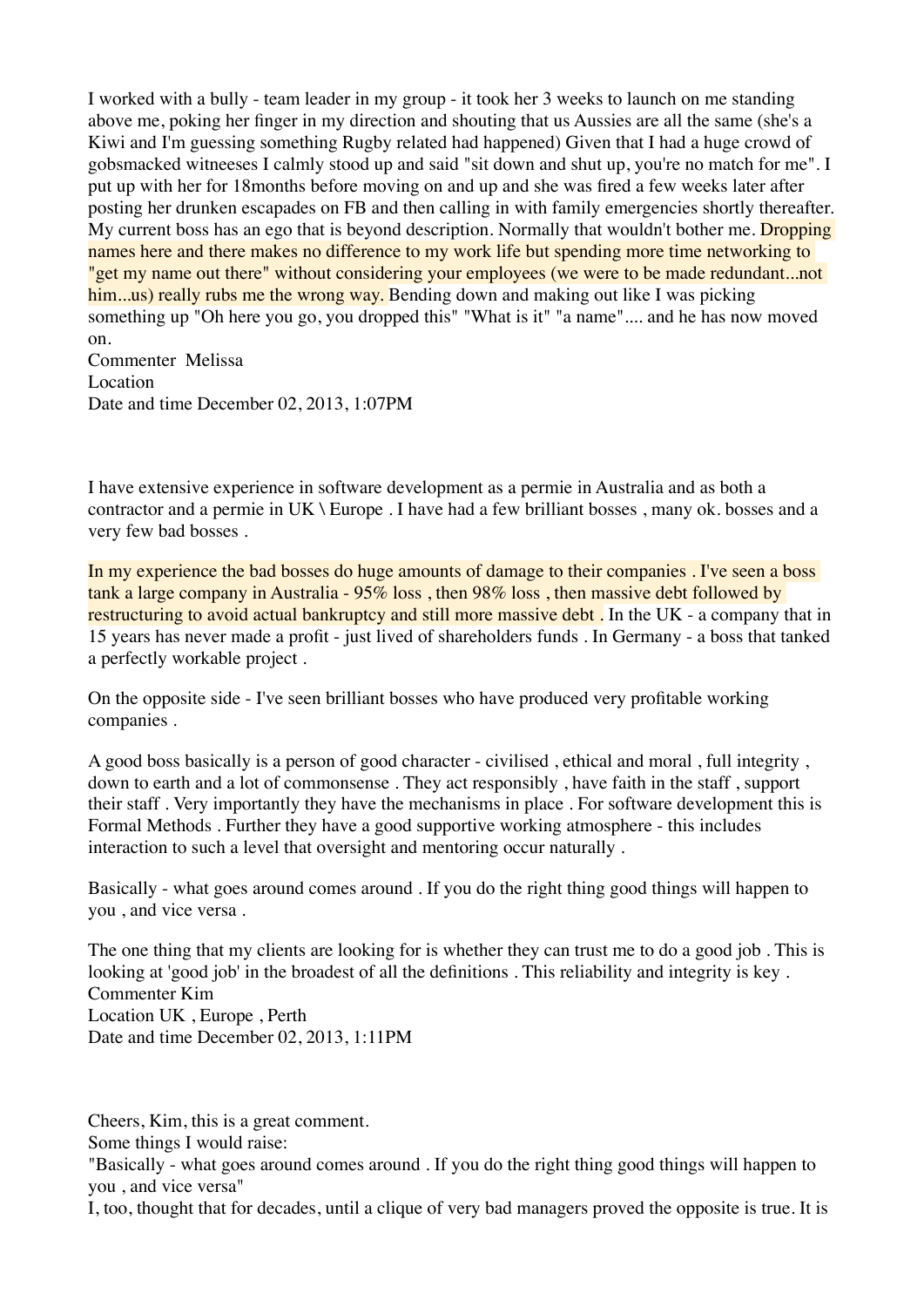a numbers game and if those who will lie and cheat to get an outcome are numerous enough, the only thing that comes from having done right as an employee at their mercy is real heartbreak from the injustice.

When " getting away with" maltreatment is all that counts, there is no morality or justice, no matter how much right the employee has done or has on their side.

The government sector is different from the private sector, too. Bad management proliferates and there is no accountability, rather the entire system closes ranks to prevent truth on many things, including gross mismanagement, getting out.

Every year, Fairfax reports the government's People Matters survey, which always shows high rates of bullying in the state sector. That is illegal under Victorian laws but that seems not to matter to the government which makes those laws.

Commenter *BC*

Location Date and time December 02, 2013, 1:55PM

Unless you have proof of mis-behaviour against you by management that could result in a successful law suit against the company, my advice is to never to involve HR as there is not a thing they will do about it. The primary function of HR is to ensure the business and it's management are complying will all employment related laws, and if they are, the management - who pays their salary, who they report to and who has the power to hire and fire them, will always be the one in the right.

In my experience working with a large American corporate for many many years, I have seen countless employees take complaints to HR that go nowhere, and in fact ends up being an unpleasant experience for them rather than the manager they are complaining about. HR will never get you the result you want if it is just a case of a nagging or nit-picking or micro-managing boss. You either have to suck it up or move on, because if it's just a case of the managwer being a pain in the arse, that unfortunately will remain your problem and your problem alone. HR in most cases won't do a thing about it unless there are probable and provable legal consequences to the manager's behavior against you.

Commenter Ryan Location Date and time December 02, 2013, 1:14PM

What about my old boss? The a \_\_\_hole? Where nothing mattered what you did, everything was always wrong, crap and he knew better about absolutely everything. He also bullied and patronised his staff in public and in front of clients. I bet there is no solution to that except resign, which the entire staff did all at once!

Commenter azza Location Date and time December 02, 2013, 1:21PM

I agree with Andy (above). The incompetent was always my worst nightmare - like the Director of HR with NO people skills. She read all the theories but couldn't get on with people. It was always our fault that we did not conform to her reading.

But the real thing that was missing was any capacity for leadership. Leaders can communicate the big picture (not gabble endlessly about bench marking against world's best practice) and work with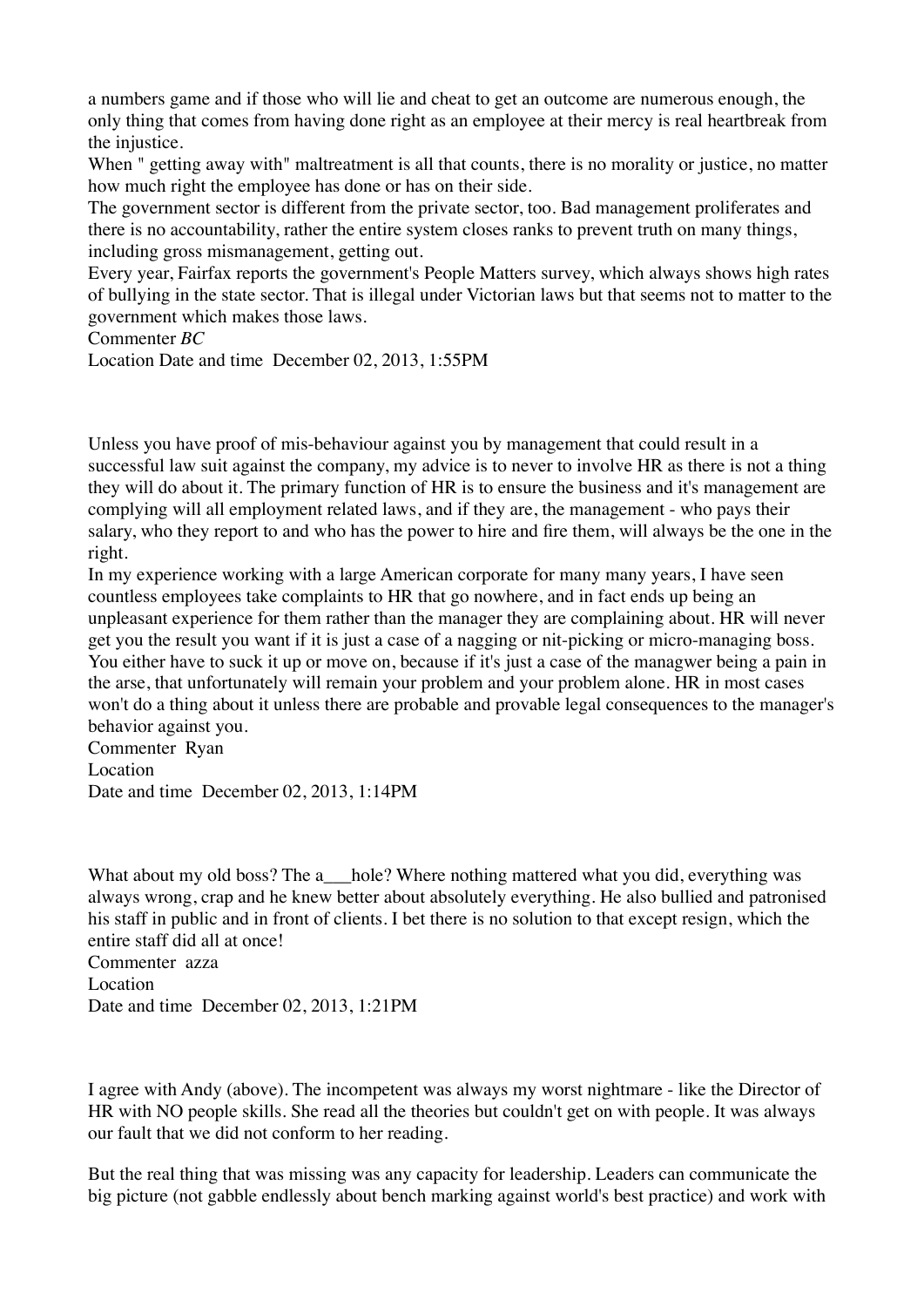the people while mammoth changes to operating systems are undertaken. They listen to the problems their staff face and make sure the problems are solved. They attend the training workshops and appreciate how demanding the changes are. They hold morning teas to celebrate big achievements and make generous speeches to farewell staff who are leaving. Commenter MJM Location Date and time December 02, 2013, 1:28PM

Seeking HR assistance for bullying by a manager is not the answer. HR's function is to protect the company, not the employee. HR sociopaths are very good at manipulating a person who is vulnerable and open to suggestion to achieve their desired outcome. The vast majority of workplace bullying allegations investigated internally are not substantiated.

Good article here:<http://www.abc.net.au/unleashed/4156378.html>

Commenter *Ptuj* Location Melbourne Date and time December 02, 2013, 1:28PM

#### Sylvia,

People have ended up in diabolical situations involving bullying and the above advice does not do justice to the gravity of that circumstance. The measures you advise are similar to what WorkSafe advised at my workplace in a situation of very serious bullying.

The outcomes were:

- Intensified bullying

- Government and all other "investigators" refused to look at 200 pages recording incidents and mistreatment

- The bullied party concerned was forced out of work, with so much damage to health that they never worked again and ended up chronically unwell, and their work record trashed despite a mountain of objective evidence that their work performance was outstanding, notwithstanding the bullying.

- No help whatsoever from the system that should have prevented this, or at least provided restorative support. Not one government office would assist, including the Ombudsman.

At least two lives (victims of the bullying) have been ruined as a result, and many people indirectly harmed. The consequences have never stopped, rather snowballing on.

It's an incredibly serious subject. The media never reports on its true gravity and people suddenly face it totally unprepared for that reason. It needs to be dealt with in terms of the real world. Bullying perpetrators are not being pressured into obeying, not breaking, the law. Why shoukd victims have to flee, as with domestic violence?

It is never easy to just leave a job, least of all when all energies are commandeered to this. It takes time, focus, references to change jobs and bullying actually disrupts all.

Why is corporate Australia not concerned about bullying, especially \$36 billion lost to the economy in productivity yearly, if not about the damage done to people's lives?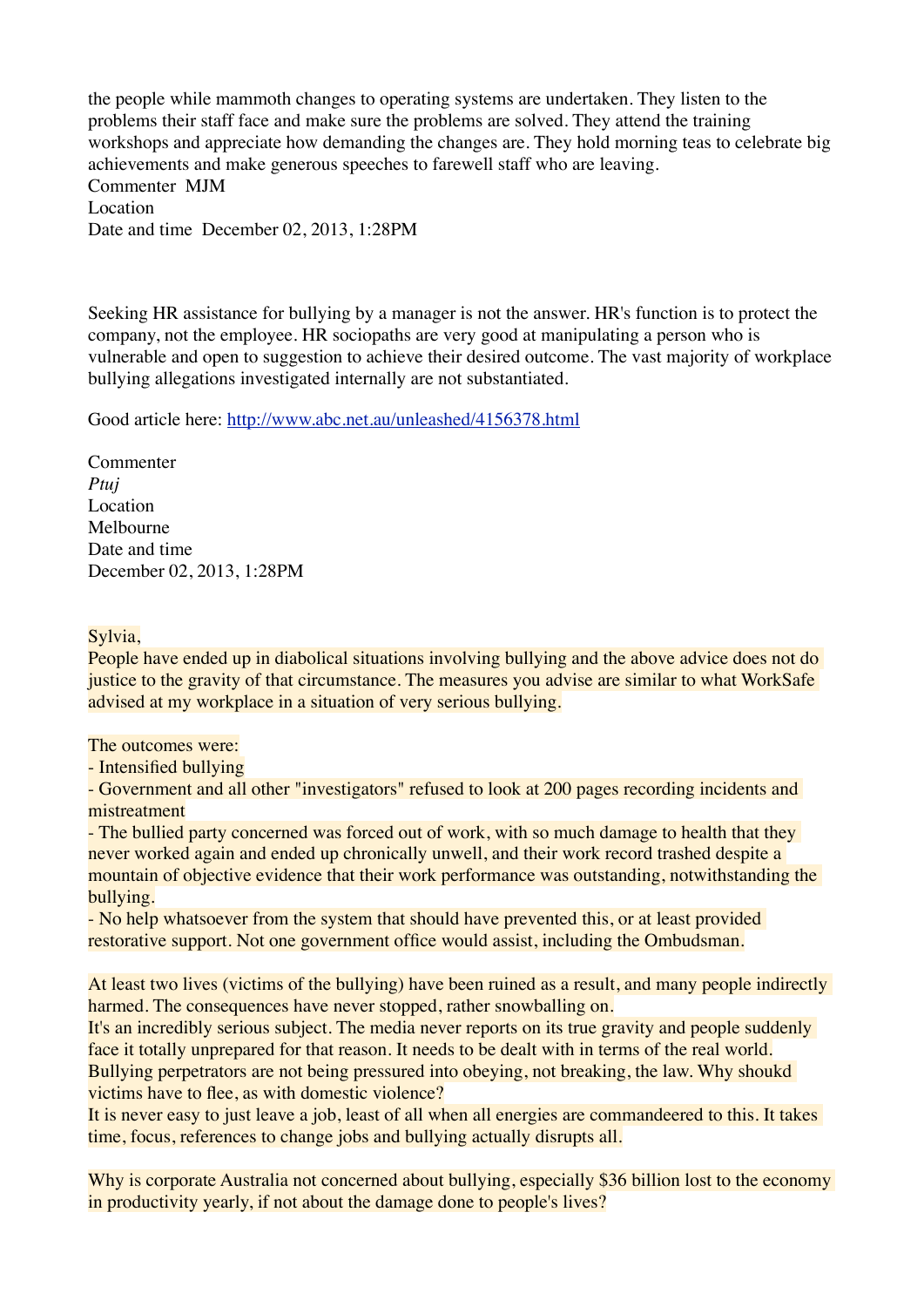For the seriousness of bullying, please see submissions to the Federal Government's Inquiry into Workplace Bullying:

[http://www.aph.gov.au/parliamentary\\_business/committees/house\\_of\\_representatives\\_committees?](http://www.aph.gov.au/parliamentary_business/committees/house_of_representatives_committees?url=ee/bullying/subs.htm) [url=ee/bullying/subs.htm](http://www.aph.gov.au/parliamentary_business/committees/house_of_representatives_committees?url=ee/bullying/subs.htm)

Commenter Re bullying Location Date and time December 02, 2013, 1:31PM

Please be aware that audio primary evidence is superior to written accounts - and that you should go directly to a lawyer for legal advice. Once your HR & (hence) Legal departments are aware you are serious they will act knowing that the organization is now legally culpable. Do not bother treading carefully when it comes to serious bullying - this is your physical health at stake. Commenter *Bourkie* Location San Francisco Date and time December 03, 2013, 4:39AM

My manager is less qualified than me yet imposes her will on my clinical decision making well outside her scope of practice. She lacks the intellectual capacity to understand when she is out of her depth in clinical matters and cannot see where her responsibility begins and ends. She means well but treats the staff in that benevolent bullying manner some coaches use for teenage netball teams. She was not appointed on merit but fell into the job after the previous manager left. I would leave and seek another job except I am married to the senior partner and live in a rural community with very limited job opportunities. So I just have to suck it up and try not to rock the boat. Fortunately my partner is very supportive but despite his significant role in the business he has limited influence partly because the others don't really know or understand what goes on behind the scenes and don't really care as long as their bank balances stay nice and positive.

Commenter Money tree Location NSW Date and time December 02, 2013, 1:40PM

So basically normal people have to alter their own behaviour to accommodate the shortcomings of others? Also the term "boss" is soooo 20th century - I've had many managers but the idea that someone could be my "boss" is anathema to me. Commenter Mighty Zeus Location Muckertal Date and time December 02, 2013, 1:45PM

I had a boss in education who was all of these, except MIA. There's always lots of advice like this article several times a year, however the support from above is non-existent and often works against anyone who reports unacceptable behaviour. You need to find another position (and unfortunately accept that your skills will be wasted there)

Commenter Marty Location Date and time December 02, 2013, 2:13PM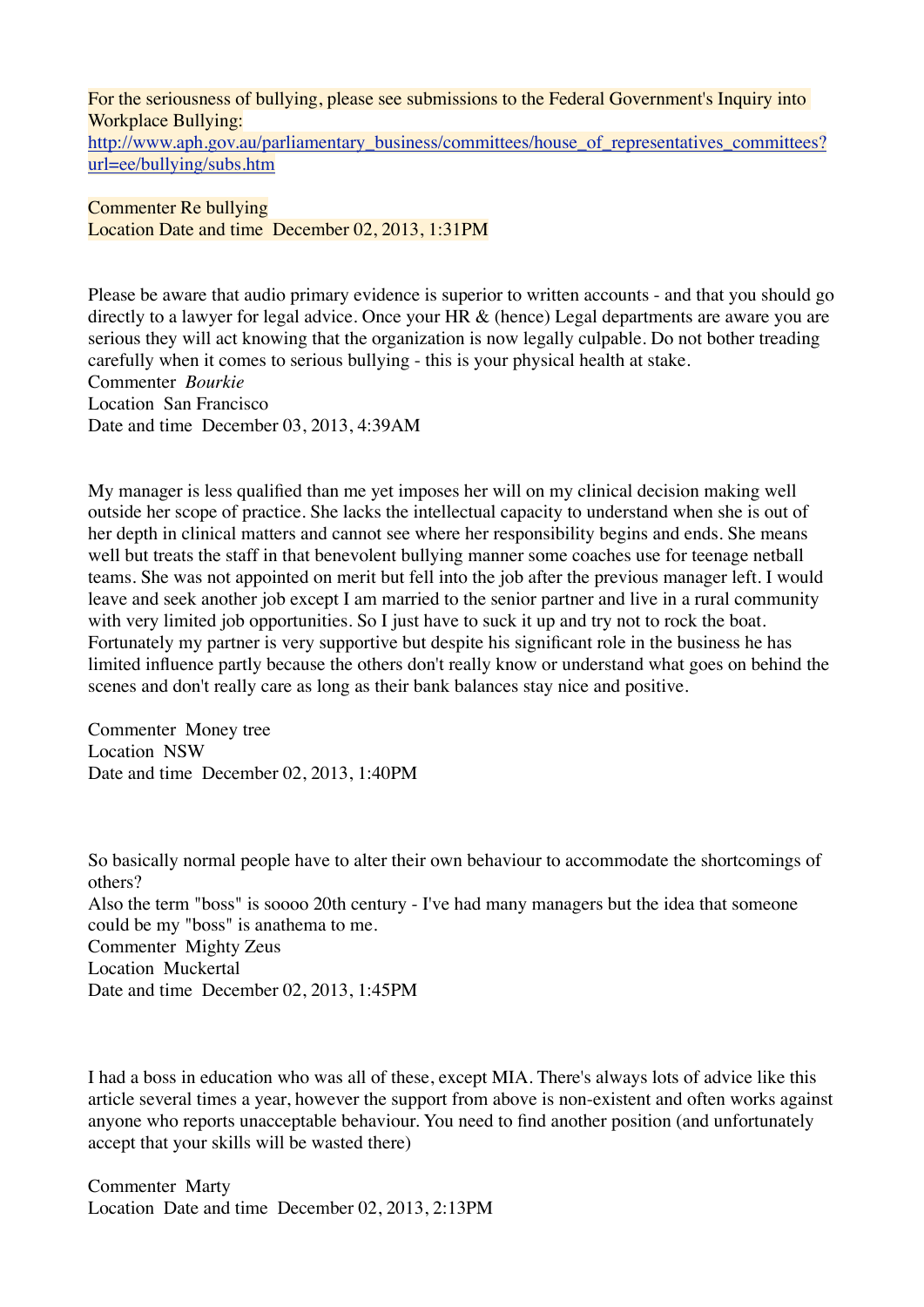I had a boss once who used to tell us, 'the more we do today, the less we have to do tomorrow', guess what, tomorrow never came. Commenter Dudeminator Location Date and time December 02, 2013, 2:14PM

Good article - I like the way that the solutions involve the employee continuing to deliver, appeasing their bosses somewhat, and dealing with the problem in a rational, productive way. You can't change your boss, but you can be good at your job and make the most of any situation. Nothing worse than a whinger..... Commenter Axel Location Perth Date and time December 02, 2013, 2:23PM

I just came off ten straight months working for the most evil, psychopathic I monster I have ever met. His deplorable humiliating behaviour was simply constant. And there were others before me and several of them - who he had driven out of the organisation. Upper management were well aware of his "style" and how could they not notice anyway? Everyone who has worked for him the past few years has left shortly after! But of course upper management never acted on this because they are spineless. Also - and this is just a guess - the rigmarole of ticking all these boxes in order to sack someone is probably a bit too much for senior management. Anyway, after ten long months of this crazy, incompetent bully, myself and another poor lamb who worked for him, got out of his department altogether. And along the way, let the senior people know some very specific aspects of his totally out-of-step - and often - outside POLICY behaviour! They've got him on a pretty tight leash now. My colleague and I couldn't be happier in our new roles, and the smart money is that this loser who we wasted ten months of our lives with, will likely not be with the organisation a whole lot longer.

It can be done. Just make sure you do it right.

Commenter

*PaulyD*

Location Date and time December 02, 2013, 2:51PM

I can't stand the current one I'm lumbered with. Egomaniacal, moody, mind changing, full of sh!t on and on it goes.

I cannot stand being asked for my opinion to have each and everything I say poo poo'd and rubbished. Here's a news flash.....DON'T ASK IF YOU KNOW YOU WON'T EVEN CONSIDER THE ANSWER.

I just love the fact that these managers that are one of (or in a lot of cases it appears all of) these bosses have the audacity to act like Gods and Kings. For heaven's sake you're not inventing or managing a group of people that have finally cured the common cold or found an pill that actually gets rid of cancer. You're managers of people that in most cases are just wanting to get on with life and enjoy the trip.

Commenter misserable

Location Date and time December 02, 2013, 3:29PM